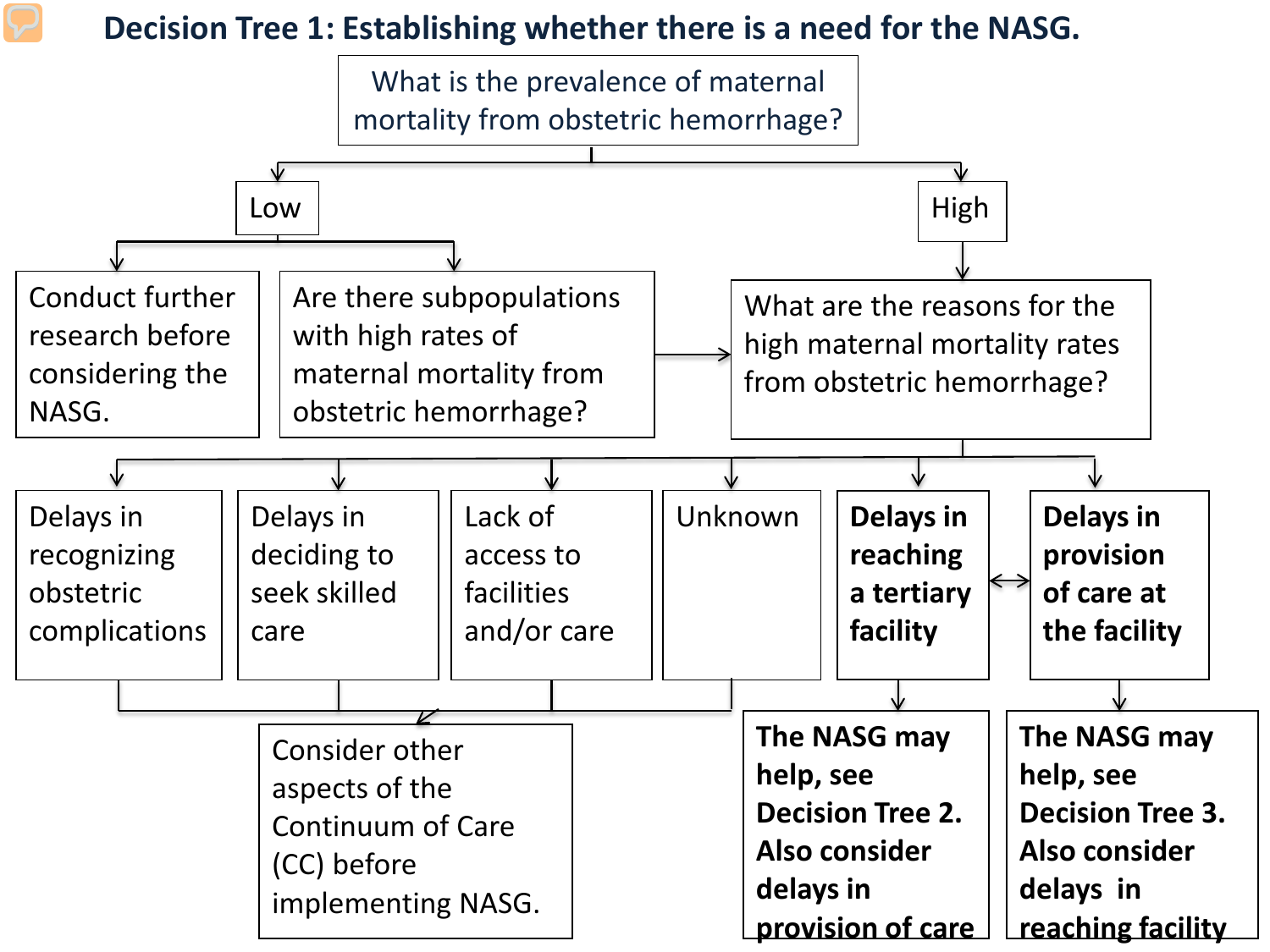## **Decision Tree 2: Need for the NASG during transport to the tertiary care facility**